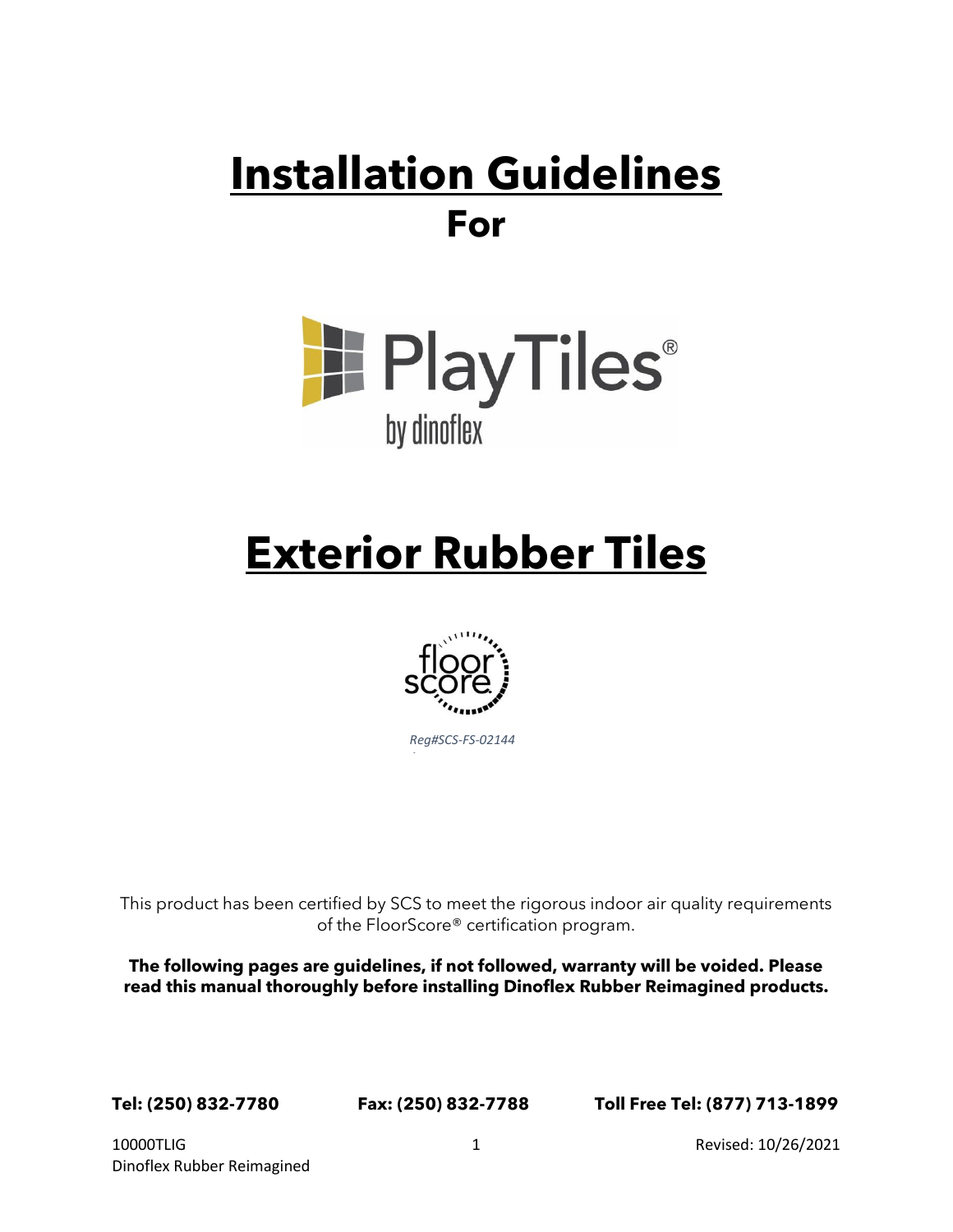# TABLE OF CONTENTS

| <b>SECTION</b>           | <b>GENERAL INFORMATION</b>                                                                                                                                                         | <b>PAGE</b><br>3<br>3<br>3<br>$\overline{4}$<br>4<br>4<br>5<br>5<br>5<br>5<br>5<br>$5-6$ |
|--------------------------|------------------------------------------------------------------------------------------------------------------------------------------------------------------------------------|------------------------------------------------------------------------------------------|
| PRODUCT<br>$\mathbf{  }$ | <b>MATERIAL STORAGE &amp; HANDLING</b><br>General Packaging Information<br>Receipt of Merchandise<br>Storage                                                                       |                                                                                          |
| $\mathbf{III}$           | <b>TOOLS &amp; ACCESSORIES</b><br>Tools and Safety Equipment Required<br>Interlocking Tubes<br>Wedges & Corner Pieces<br>Ramps<br><b>Half Tiles</b><br>DinoFall System<br>Adhesive |                                                                                          |
| <b>INSTALLATION</b>      |                                                                                                                                                                                    |                                                                                          |
| IV                       | <b>SUB-SURFACE</b><br>Preparation of Sub-surface<br>Concrete<br>Asphalt<br><b>Compacted Granular Surface</b><br>Rooftop                                                            | $6 - 7$<br>7<br>8<br>8<br>8                                                              |
| $\vee$                   | PREINSTALLATION<br>General Information<br>Chalk Lines<br>DinoFall System<br>Tile Layout<br><b>Acclimation - Dry Lay Process</b><br>Cutting                                         | $8-9$<br>9<br>9<br>$9 - 10$<br>10<br>$10 - 11$                                           |
| VI                       | <b>INSTALLATION</b><br>General installation information<br>Interlocking Tile-No Adhesive Required<br>Glue Down Installation<br>Clean Up Adhesive                                   | 11<br>$11 - 12$<br>12<br>12                                                              |
| VII                      | <b>FINISHING KITS</b>                                                                                                                                                              | $12 - 13$                                                                                |
| VIII                     | POST INSTALLATION CLEANING                                                                                                                                                         | 13                                                                                       |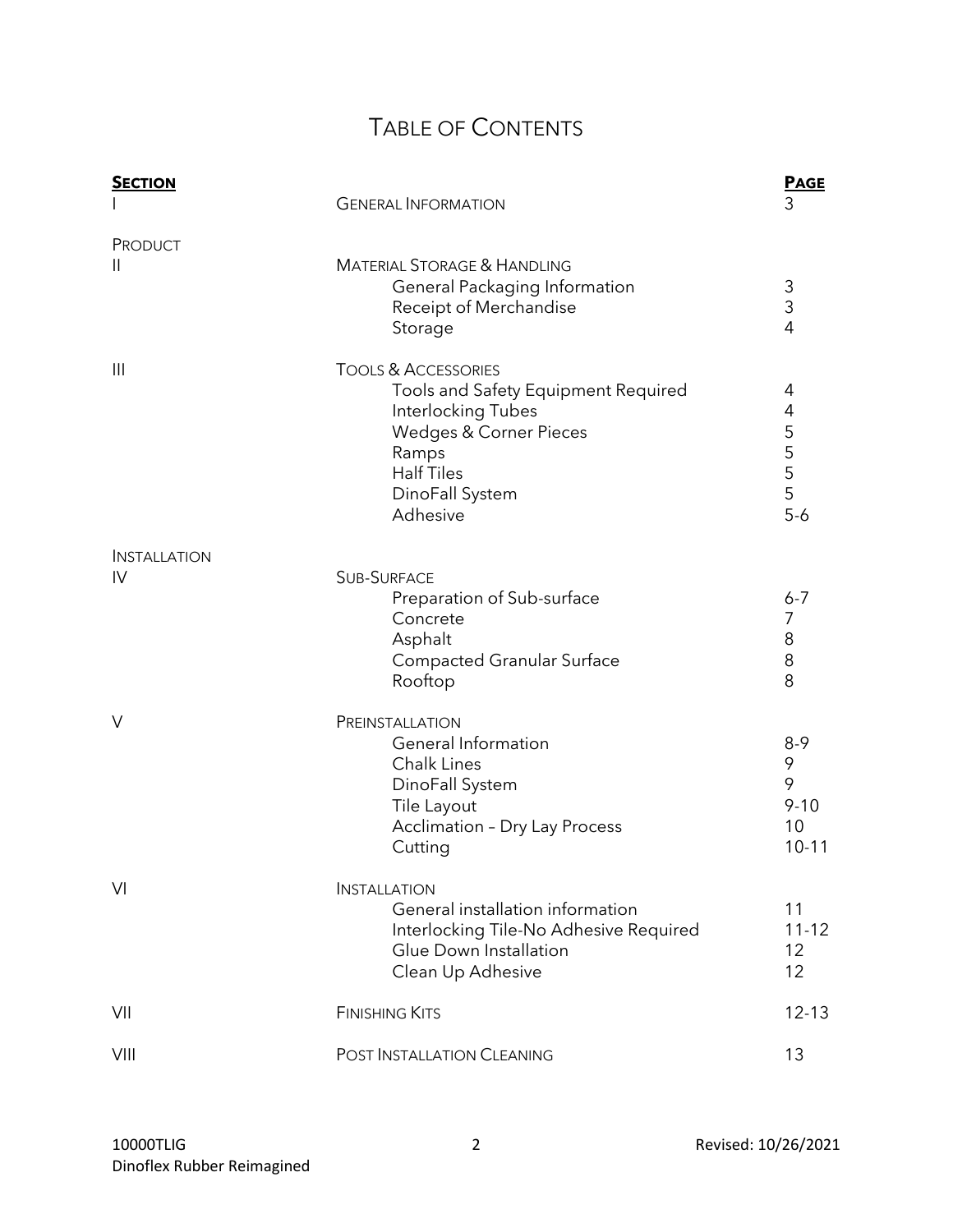# **SECTION I – GENERAL INFORMATION**

- This installation method and tile format is a must for all areas in extreme temperature and humidity change, or where surface moisture may be present after installation, i.e. ice arenas, locker rooms and entry ways.
- Product Information:
	- o Thickness Tolerance of  $\pm$  2mm (5/64")
	- o Dimensions:  $24'' \times 24'' = 4 \text{ ft}^2 (60.96 \text{cm} \times 60.96 \text{cm} \cdot 0.37 \text{ m}^2)$
	- o Half Tiles:  $12'' \times 24'' = 2$  ft<sup>2</sup> (30.48cm x 60.96cm 0.19m<sup>2</sup>)
	- o Thickness:
		- $\blacksquare$  1 ½" 4 ft Fall Height
		- 2 1/4" 6 ft Fall Height

### **SECTION II – MATERIAL STORAGE & HANDLING General Packing Information:**

• All Dinoflex products are packaged on wooden pallets, covered with a plastic cozy, and secured by metal strapping. (image below does not include metal strapping)



#### **Receipt of Merchandise:**

- It is recommended you double-check your order is correct.
- Inspect for any damage that may have occurred during transportation.
- Identify any other possible shortcomings.
- For your own protection, ensure that defective product is identified prior to the start of the installation.
	- o Notify your sales rep regarding any defective product immediately.
- Dinoflex is not responsible for any installation costs that occur because of defective product being installed.
- If adhesives were exposed to freezing temperatures, place indoors and bring to room temperature between 14°C (57°F) and 23°C (72°F) before using.
- Read technical data sheet and SDS for adhesive.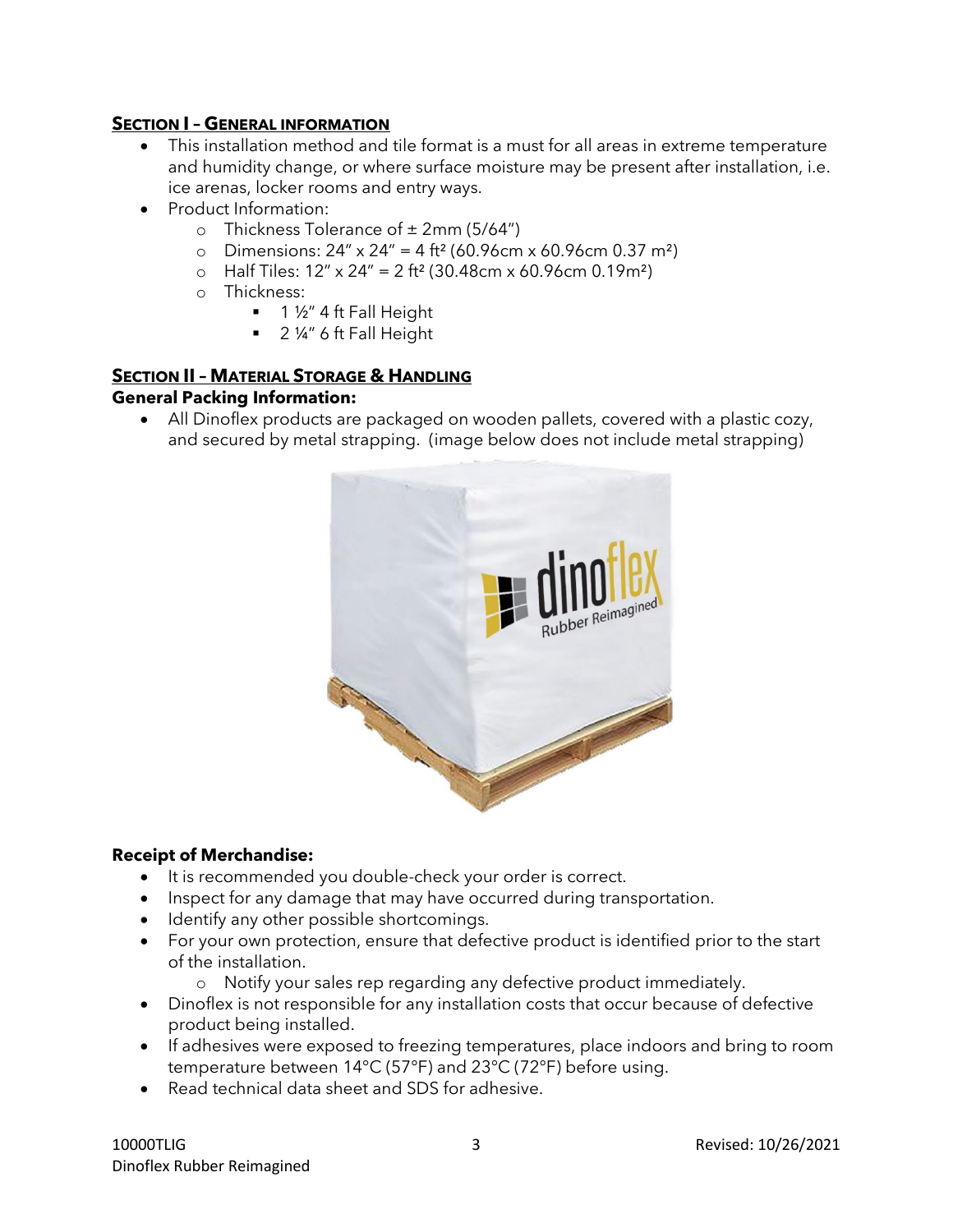#### **Storage:**

- Store product in a dry and clean area.
- Before placing any Dinoflex product in storage remove the pallet strapping.
- Leave plastic cozy on during storage.
- Adhesive must be stored above 18°C (65°F) in a dry heated space.

#### **SECTION III – TOOLS & ACCESSORIES**

#### **Tools and Safety Equipment:**

- Dinoflex Installation Guidelines
- Safety glasses
- Solvent safe rubber gloves
- Knee pads
- Broom and dustpan
- Heavy duty utility knife
- Jigsaw, reciprocating saw, or bandsaw
	- o Suggested blade is 12-14 teeth per inch or a rubber cutting blade.
- Mallet
- Measuring tape
- Transit level and straight edge
- Caulking gun
- Chalk snap-line
- White Chalk sharpened to wedge for marking cuts
- 1/16" x 1/16" x 1/16" V- Notch Trowel if adhesive required
- Carpenter's square
- Transition wedges and corners if required
- GeoTextile Landscape Fabric if required. (Woven type suggested)
- Duct Tape for landscape fabric only.
- Finishing Kit
- Power Washer
- Leaf Blower
- Interlocking tubes and (additional cost)
- DinoFall System
- Utility Knife

#### **Interlocking Tubes:**

- Interlocking tubes are made from black polyethylene.
- Each tile requires four (4) Interlocking Tubes.
- Interlocking tubes should be installed in the same direction as the longest part of the installation area.

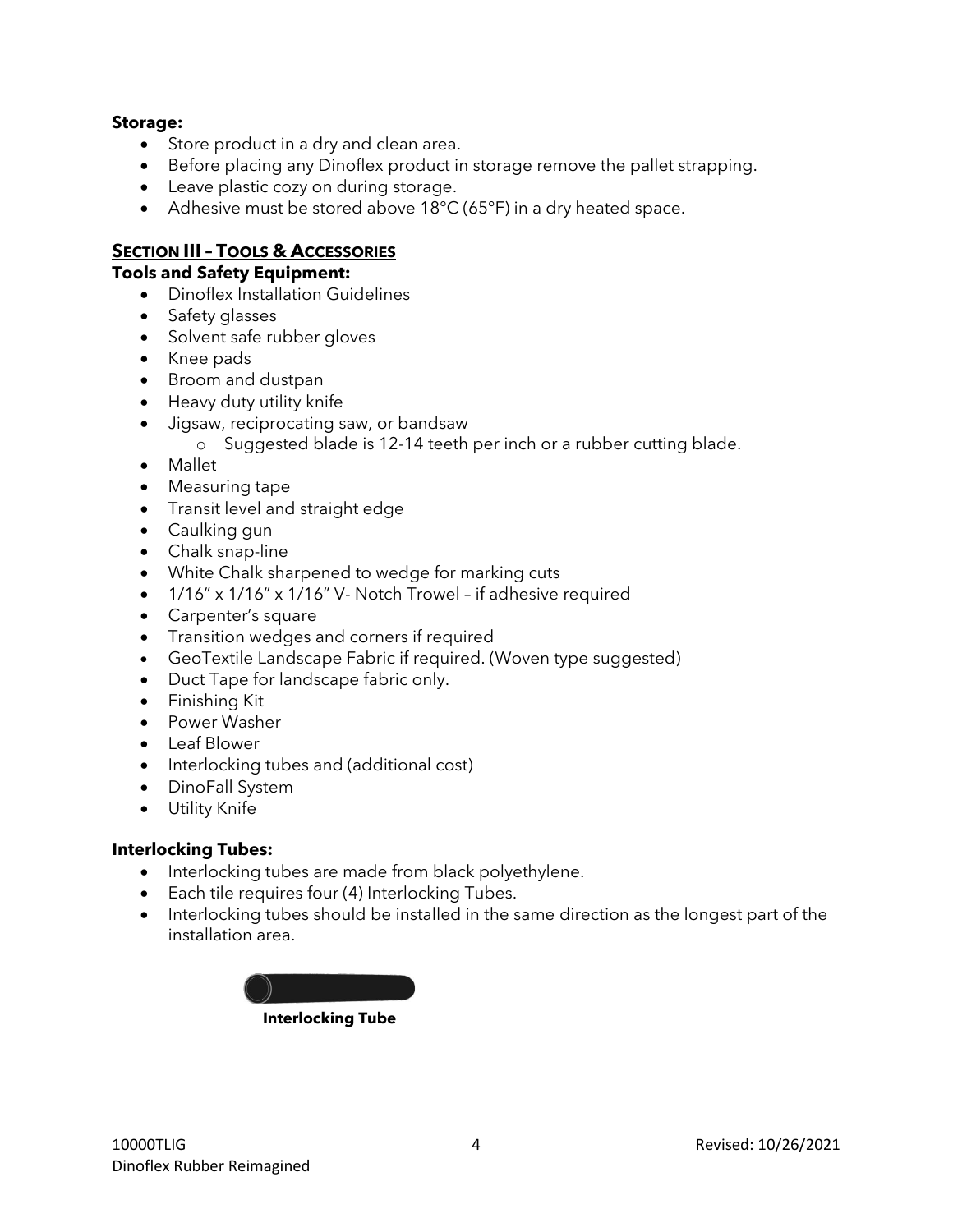#### **Wedges & Corner Pieces:**

- Wedges are used around the perimeter of an area to create a transition.
- They can be adhered to the edge of the rubber tile and/or glued to the sub-surface.
- Corner pieces compliment the wedges.
	- o There are the inside and outside wedge corners designed for use on all 90° angles.



#### **Ramps:**

• Ramps are required when playground areas must meet ADA Compliance for wheelchair accessibility.



#### **Half Tiles:**

- Designed so full tiles can be installed in a staggered layout.
- Full tiles may also be cut on site.

#### **DinoFall System**

- The DinoFall System will increase the fall height rating of PlayTiles.
	- o Contact your Dinoflex represenative for fall height ratings.
- Available in 1 ¼" and 2 ¼" thickness. 39 1/16" x 90 9/16"

#### **Adhesive:**

- Varying temperature ranges will affect curing times, viscosity and pot life of adhesive, possibly resulting in adhesion problems.
- Use safety glasses, rubber boots, and rubber gloves when applying adhesive. Do not allow adhesive to cure on your hands.
- Room must be well ventilated.
- For first aid and safety instructions see labels on can and the safety data sheet.
- If adhesives other than the products listed below are being used, this could void the warranty. Contact Dinoflex for verification.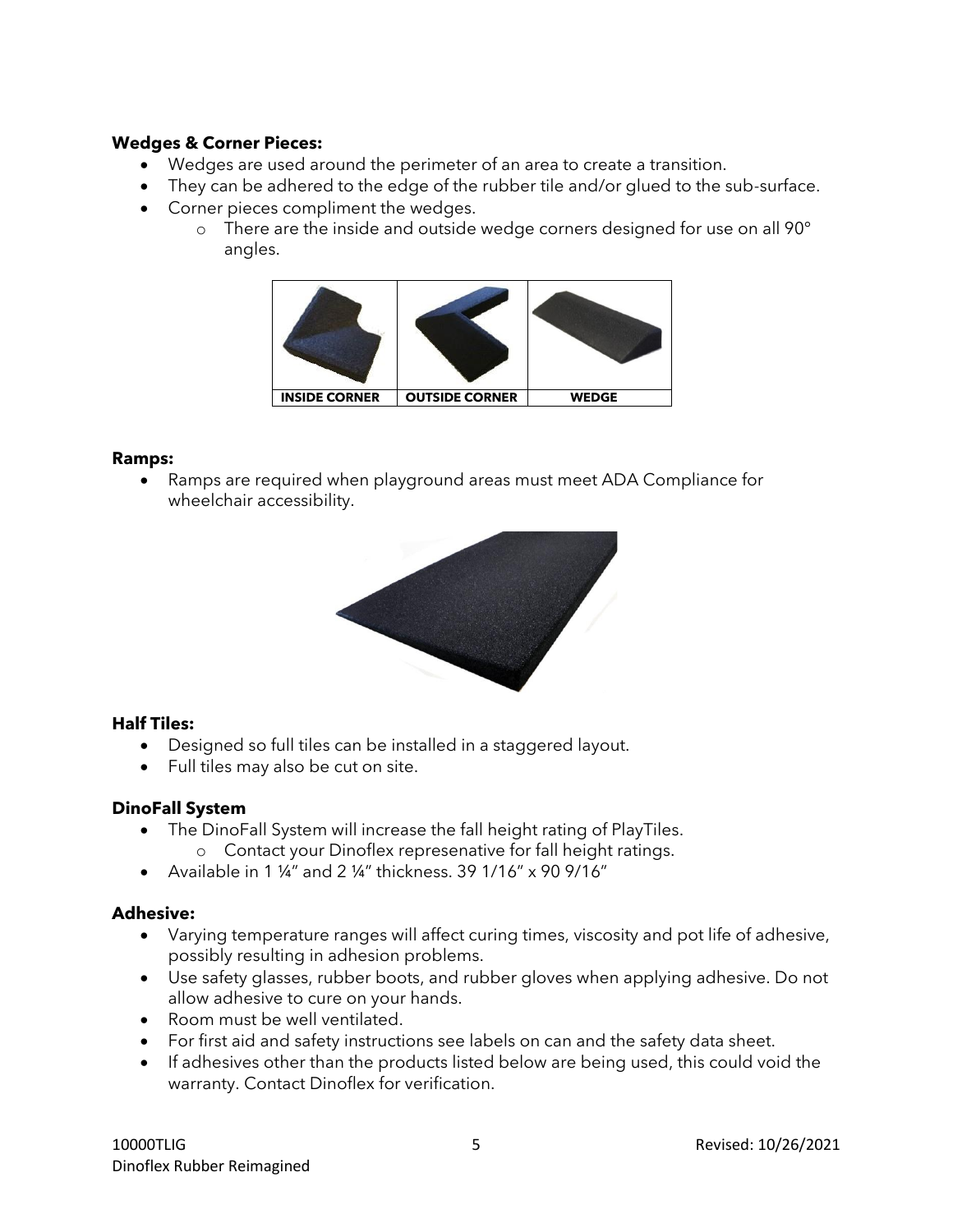• For detailed information and product use, refer to Technical Product Data Sheet, included and adhesive

# **DinoGrip Adhesive (V.O.C. compliant)**

- Single component polyurethane adhesive
- $\bullet$  4 US gallons: 57lbs (25.8kg)
- Approximate coverage: 400ft<sup>2</sup> (37.16m<sup>2</sup>)
- 1/16" V-notched trowel supplied.
- 12-month shelf life

# **Chemrex Urethane 948 (V.O.C. compliant)**

- Single component polyurethane adhesive
- 858ml gun grade: (29oz tube)
- Approximate coverage:
	- $\bullet$  1/8" (3mm) bead = 345 lineal feet
	- $\bullet$  3/16" (5mm) bead = 153 lineal feet
	- $\bullet$  1/4" (6mm) bead = 86 lineal feet
	- $\bullet$  5/16" (8mm) bead = 55 lineal feet
	- $\bullet$  3/8" (10mm) bead = 40 lineal feet
- 12-month shelf life
- It is not uncommon for a moisture cure urethane product to develop a slight skin on the top surface in the can.
- The product is still good; simply remove the skin and mix adhesive well.
- Refer to batch number on adhesive and contact Dinoflex to determine if it has expired.
- Dinoflex is not responsible for adhesive used past its expiration date.

# **SECTION IV – SUB-SURFACE**

#### **Preparation of Sub-surface:**

• PlayTiles may be installed over a solid sub-surface such as concrete or asphalt, or over a compacted granular sub-surface.

| $R = Recommended$         | <b>NR = Not Recommended</b> |           |                 |           |
|---------------------------|-----------------------------|-----------|-----------------|-----------|
|                           | <b>Interior</b>             |           | <b>Exterior</b> |           |
| Surface                   | 24" x 24"                   |           | 24" x 24"       |           |
|                           | Interlocking                | Glue Down | Interlocking    | Glue Down |
| Concrete Surface          |                             | R         | R               | R         |
| Asphalt Surface           | R                           | R         | R               | R         |
| Plywood                   | R                           | R         | R               | N/R       |
| <b>Compacted Gravel</b>   | R                           | N/R       | R               | N/R       |
| Wood or Tile              | R                           | N/R       | R               | N/R       |
| <b>Resilient Flooring</b> | R                           | N/R       | R               | N/R       |
| Carpet                    | R                           | N/R       | R               | N/R       |

- The sub-surface must be flat/smooth, clean, and dry, structurally sound and all debris including old adhesive must be removed.
	- o Scraping may be required to remove debris.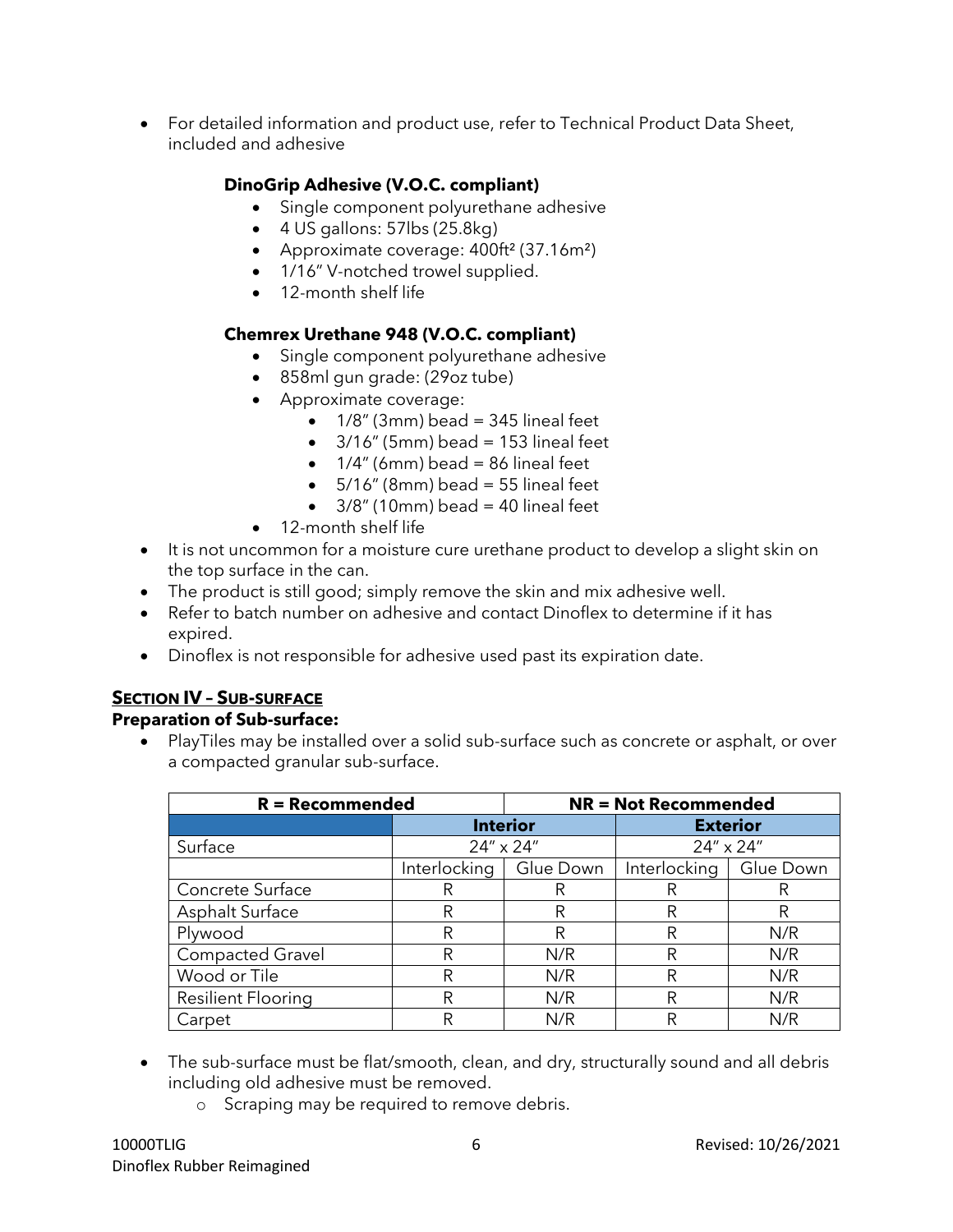- Particleboard, chipboard, Masonite, and Lauan Plywood are not considered suitable underlayment.
- In all cases, proper drainage must be provided due to the porous nature of the tiles.
	- o This can be achieved by either a well-defined gradient of the surface or wellplaced drainage pipe in lower spots.
- Site Elevation:
	- o On grade installation: The finished installed height of the PlayTile surface will be equal to or slightly higher than the perimeter grade but not more than 1" higher unless approved by the project engineer.
	- o Above grade installation: The installation of PlayTiles over existing decks or slabs is referred to as an "above grade installation" and will usually require the use of reducers around the perimeters of the area to transition smooth back to the floor elevation unless the site terminates at a wall or other vertical surface.
- Adequate drains must be in place prior to the installation of the tiles.
	- o When preparing a new hard base, a minimum slope equal to 1" or 10' of run shall be applied to the finished surface with slope toward the down-grade side of the site, as appropriate.
	- o Provide for drainage system to eliminate standing water.
- If the sub-surface has been previously sealed or finished the surface may need to be stripped and cleaned to ensure an adequate bond.
- Petroleum distillates (e.g. solvents) as well as liquid animal fats may cause the surface bonding to fail. Test results for other harmful chemicals and compounds may be available on request.
- Contact Dinoflex for verification.

# **Concrete Sub-Surface:**

- New concrete sub-surfaces must be thoroughly cured and free from hydrostatic pressure before rubber tiles are installed (a minimum of 30 days after pour).
- Consult adhesive specifications for allowable moisture tolerance.
- Concrete substrates should not exceed 90% RH and/or 5lbs x 24-hours x 1000 sq. ft.
- It is essential that PH tests be taken on all concrete floors. This must range between 7 and 9. If it does not, the sub-floor must be neutralized prior to the beginning of the installation. **These tests must be documented.**
- Moisture vapor emissions test in accordance to ASTM F1869 and relative humidity in concrete test in accordance to ASTM F2170 must be completed.
- Sub-surface must be smooth and level to a tolerance not exceeding 1/8" in 10 lineal feet.
	- o The Concrete Surface Profile (CSP) must achieve a requirement of CSP2.
- If existing concrete is too rough, or does not meet the above criteria, apply a Portland cement based leveling compound to smooth and level the surface. Follow all leveling compound manufacturer's instructions.
	- o Enkadrain by Colbond can be used as an alternate method of leveling rough or uneven concrete.
- Moisture is the single most significant factor that causes bonding failure to the subsurface.
- Warranty is not applicable if specified moisture ranges are not adhered to.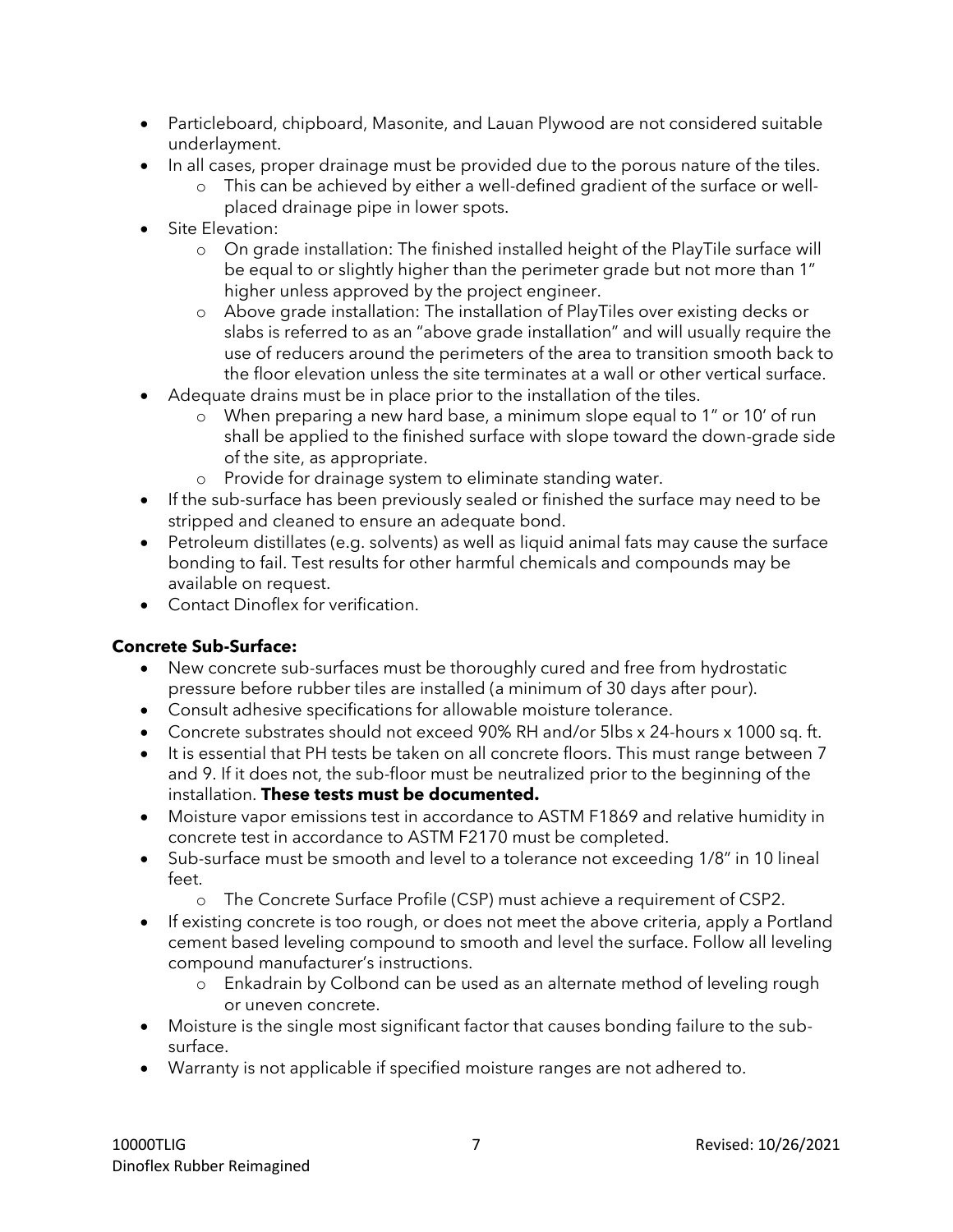#### **Asphalt Sub-Surface:**

- New asphalt must be cured for a minimum of 14 days.
- Asphalt sub-surface must be level and free of grease, oil and other contaminants.
- Surface must be power washed to remove all loose material and thoroughly dry before commencing installation
- To ensure good adhesion and minimize expansion issues, install a woven geotextile slip sheet over the asphalt surface.

### **Compacted Granular Surface:**

- Compacted granular surfaces are defined as dirt or gravel base.
- Excavate the area to the depth of the thickness plus a minimum of 4".
- Level and compact the area with a medium to coarse crushed gravel (3/4" minus gravel range).
- Moisten and compact with a flat plate vibratory compactor to 95% proctor.
	- o Depending on the irregularity of the resulting surface, use up to ¼" granular fines to make a smoother surface
	- o A small amount of concrete may have to be added to the fines, moisten and compact again.
- Apply a woven geotextile fabric over top of compacted, level sub-surface.
	- o Adhere to perimeter containment.
- Even after proper compacting, this type of installation may be susceptible to ground settling.
	- o Heaving or settling of soft ground sub-surface as a result of freeze/thaw is the sole responsibility of the installer and or/owner.

#### **Roof Top:**

- PlayTiles are compatible with most EPDM roofing membranes.
- The installation of a protective intermediate cover is not required in most cases.
- Please check with your membrane manufacturer for compatibility and warranty confirmation.
- If necessary, a woven geo-textile slip sheet may be placed between membrane and tiles.
- Some PVC membranes may not be compatible for use with rubber tiles.
- Clear membrane of all loose dirt and debris.
- To provide extra drainage when required, site engineer may recommend the addition of a drainage layer.
	- o Products such as, or similar to, Enkadrain® by Colbond are suggested [\(www.colbond-usa.com\)](http://www.colbond-usa.com/)
- Tiles can be loose-laid and interlocked over the membrane which offers optimum membrane protection without limiting accessibility.
	- o The interlocking tiles can be removed to access the roof surface for maintenance and repair.
- For all rooftop applications, check with an accredited structural engineer to ensure the rubber tiles meet(s) your roof load and wind lift requirements for this project.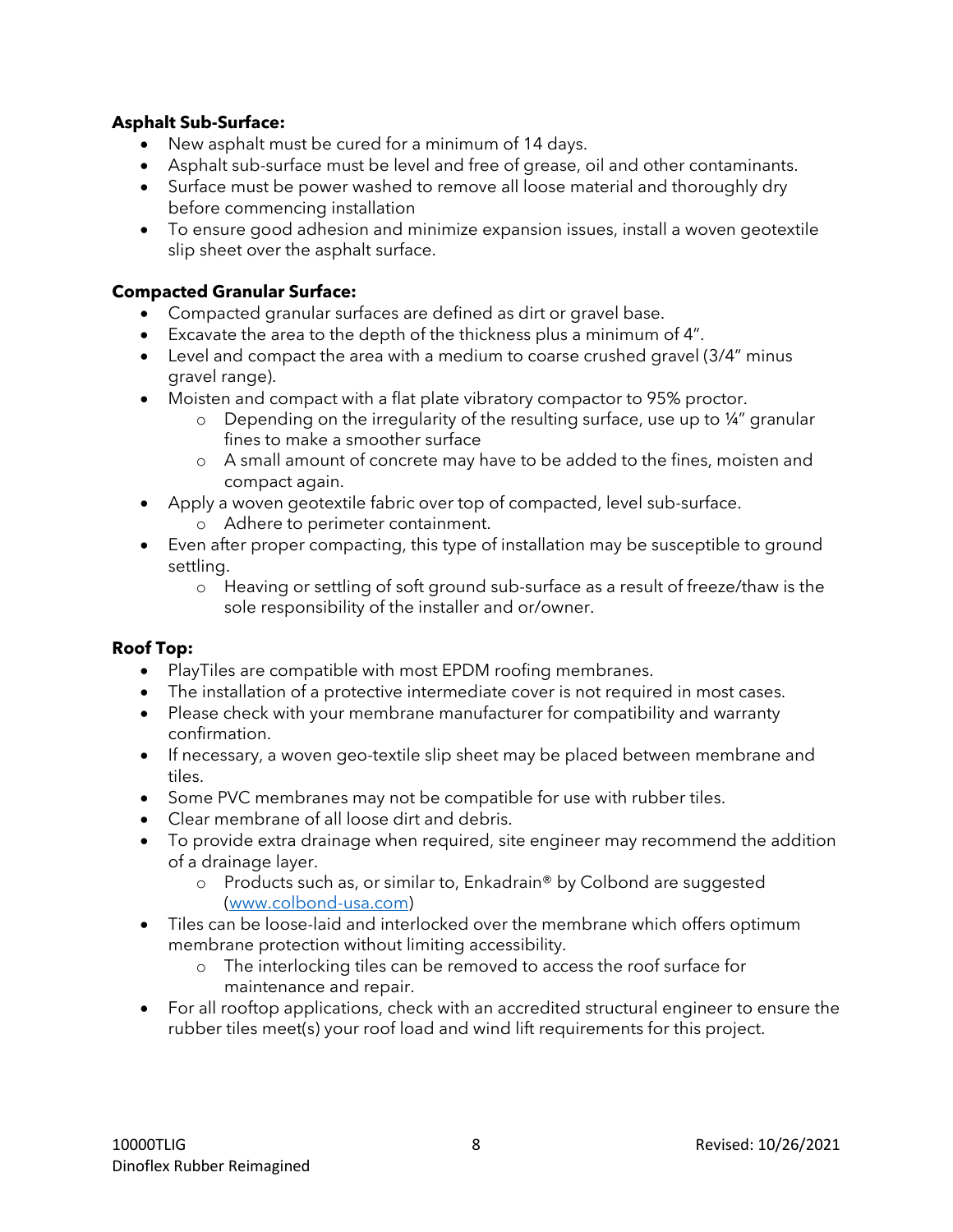# **SECTION V – PRE-INSTALLATION**

#### **General Information:**

- For playgrounds, the contractor and/or installer are reminded to comply with local guidelines regarding the required size of safety surfacing zone around play equipment.
	- o Suggested reading:
		- **CAN/CSA** Z614-07 (4<sup>th</sup> edition) "Children's Play spaces and Equipment."
			- [www.csa.ca](http://www.csa.ca/) or [www.shopcsa.ca](http://www.shopcsa.ca/)
		- **CPSC** "Handbook for Public Safety."
			- [www.cpsc.gov](http://www.cpsc.gov/)
- Dinoflex is not responsible for any product failure if proper sub-surface preparation or installation procedures are not followed.
- Check ambient temperature.
- For indoor installation in-floor radiant heat should be shut off for 24-hours prior to acclimation, be shut off throughout installation and remain off for 48-hours after installation is complete.

#### **Chalk Lines:**

• Locate the midpoint of the room, chalk a start line down the center. Chalk another similar start line 90° to the first one. (Figure 1)



#### **DinoFall System:**

- Ensure subsurface is reasonably compact
- Lay the DinoFall System panels out fabric side up
- Use an "L" shaped pattern when installing so that the seams are staggered
	- o Ensure that any head seams in the PlayTiles do not fall on top of the seams of the DinoFall System
- Cover the entire area with DinoFall System
- Use a utility knife if any cutting is required
- Install Dinoflex PlayTiles on top of the DinoFall System using the steps in Section VI

#### **Tile Layout:**

- The installer should have all relevant information about the tile arrangement from the owner.
- Insert four (4) interlocking tubes prior to removing tile from pallet.
- Be sure to leave enough tiles without tubes to complete the first row.
- Begin Tile layout from the point where the two chalk lines intersect.
- Work outwards in both directions
- Start second row on either side of the center line towards the chalk line.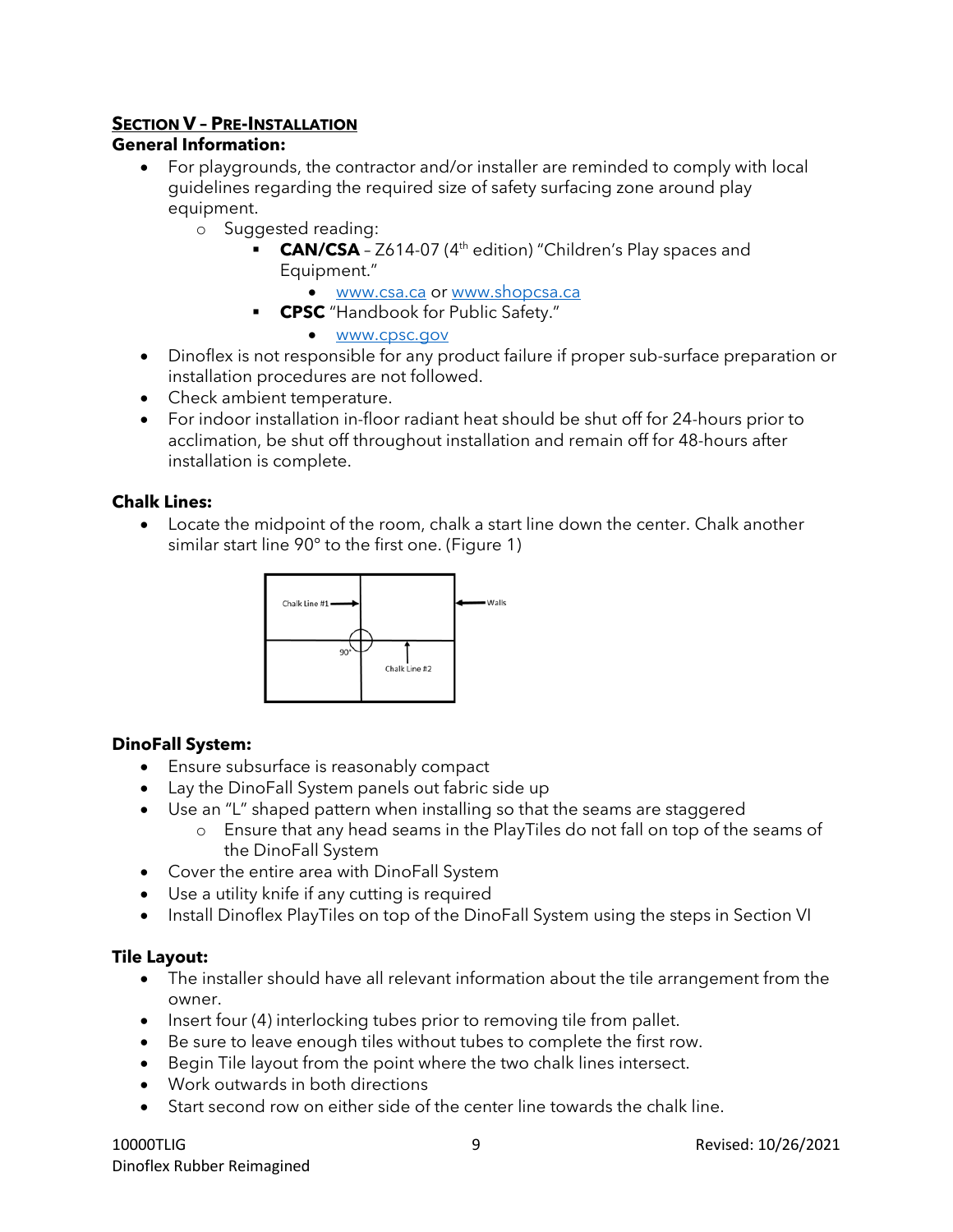Make sure that second row is installed by staggering tiles.<br>Figure A - Staggered Installation



# **Acclimation and Dry Lay:**

- **Acclimation/Dry Lay Checklist is required to be completed or warranty will be void.**
- A minimum of 48-72 hours before starting installation.
	- o Storage longer than 2 weeks will require a longer acclimation period.
	- o Tiles in the lower portion of the stack will compress to a greater degree than those in the upper portion.
	- $\circ$  A tile laid down in the morning hours at 0°C (32°F) would be a different size than a tile laid at 20°C (68°F) later in the day.
	- o Acclimation should only begin once the sub-surface has reached a temperature between 14°C (57°F) and 23°C (72°F).
- Layout all tiles on the sub-surface in piles of 2 or less:
	- o Be sure to mix tiles from several different pallets to blend minor shade variations.
	- o Allow them to acclimate until they have reached a consistent size
	- o Check for any shading or uneven color variation:
		- This is not considered to be a product defect.
		- Color variation in no way affects the quality of the tile.
		- Rotating the tile 90° or installing it in a less visible area may help improve the effect.
	- o Inspect all tiles for visible defects.
		- Ensure the defective product is identified prior to the start of the installation, notify Rep/Dealer immediately.
			- Labor will not be covered if any defective product is installed.

# **Cutting:**

- Before cutting, ensure that each tile is measured carefully so that the tile will fit properly.
- Lay tiles on a flat surface, hold the metal straight edge on the cut line, and cut with sharp utility knife.
- Keep scoring the cut until separated.
- Change or snap off blades frequently to ensure clean cuts.
- For odd angles, circular patterns, etc. a cardboard template is suggested.
- Join factory edges together. Hand cut edges should be used against perimeter walls only.
- If a large amount of cutting is required, a jigsaw or reciprocating saw could be used.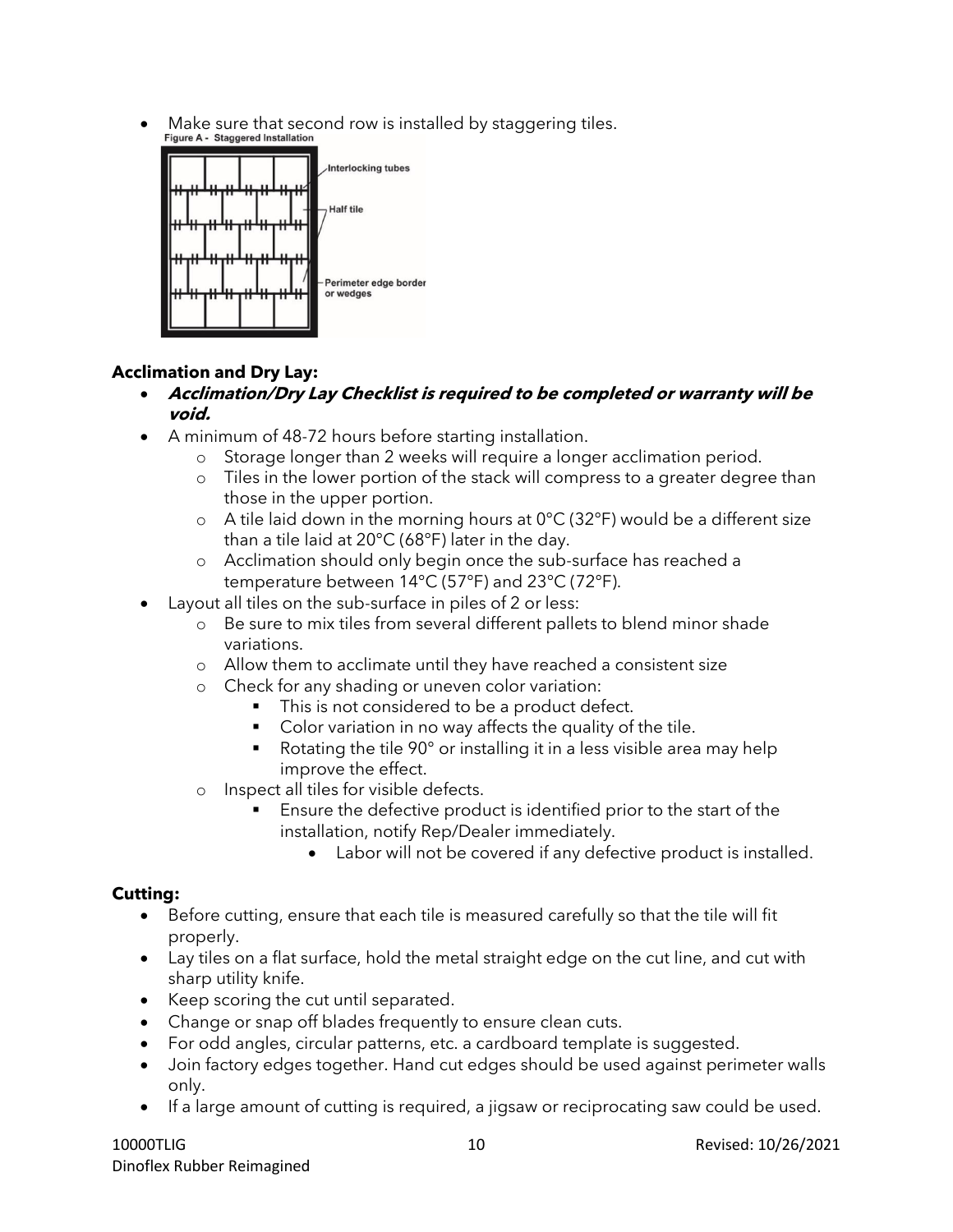- Depending on thickness and length of cut, inserting a wedge into start of cut will help minimize any binding on the blade.
	- o Inserting a small wedge into start of cut will help to minimize any binding on the blade.

# **SECTION VI – INSTALLATION**

#### **General Information:**

- **Do not install** the tiles if they are not square and the appropriate thickness has not been reached.
- If installing a new perimeter edge border, it is best if only two edges (L shape) are installed. This will reduce the movement of tiles when inserting the interlocking tubes.



- Once installation is complete, install the last two remaining perimeter borders, make sure they are as tight as possible against the tiles.
- If installing on a woven Geotextile Fabric over compacted granular base, ensure the sub-surface is level and compacted.
	- o Install landscape fabric and provide a minimum 12" overlap on all joints. Secure overlap with duct tape.
	- o Secure landscape fabric to the perimeter border with adhesive, rust proof nails or staples.

#### **Interlocking Tiles (No Adhesive Required):**

- Installing along a straight edge:
	- o Place first tile at designated starting point, either against a wall or existing border. Align first row of tiles along a straight edge.
	- o Make sure that all interlocking holes are facing toward unfinished area. (Do not put any interlocking tubes in first row of tiles.)
	- o Interlocking tubes should be installed in the same direction as the longest part of the installation area.
	- o Start second row with a half tile, which is simply a full tile cut in half.
	- o As you are installing each tile, tilt slightly to ease pegs into existing tile.
	- o Tap with mallet ensure tight fit.
	- o Continue installation in staggered method. Repeat first and second row until installation is complete.
- Installing Irregular Site Configurations:
	- o Use the chalk lines (Section V) as a reference as a guide for laying the first row of tiles.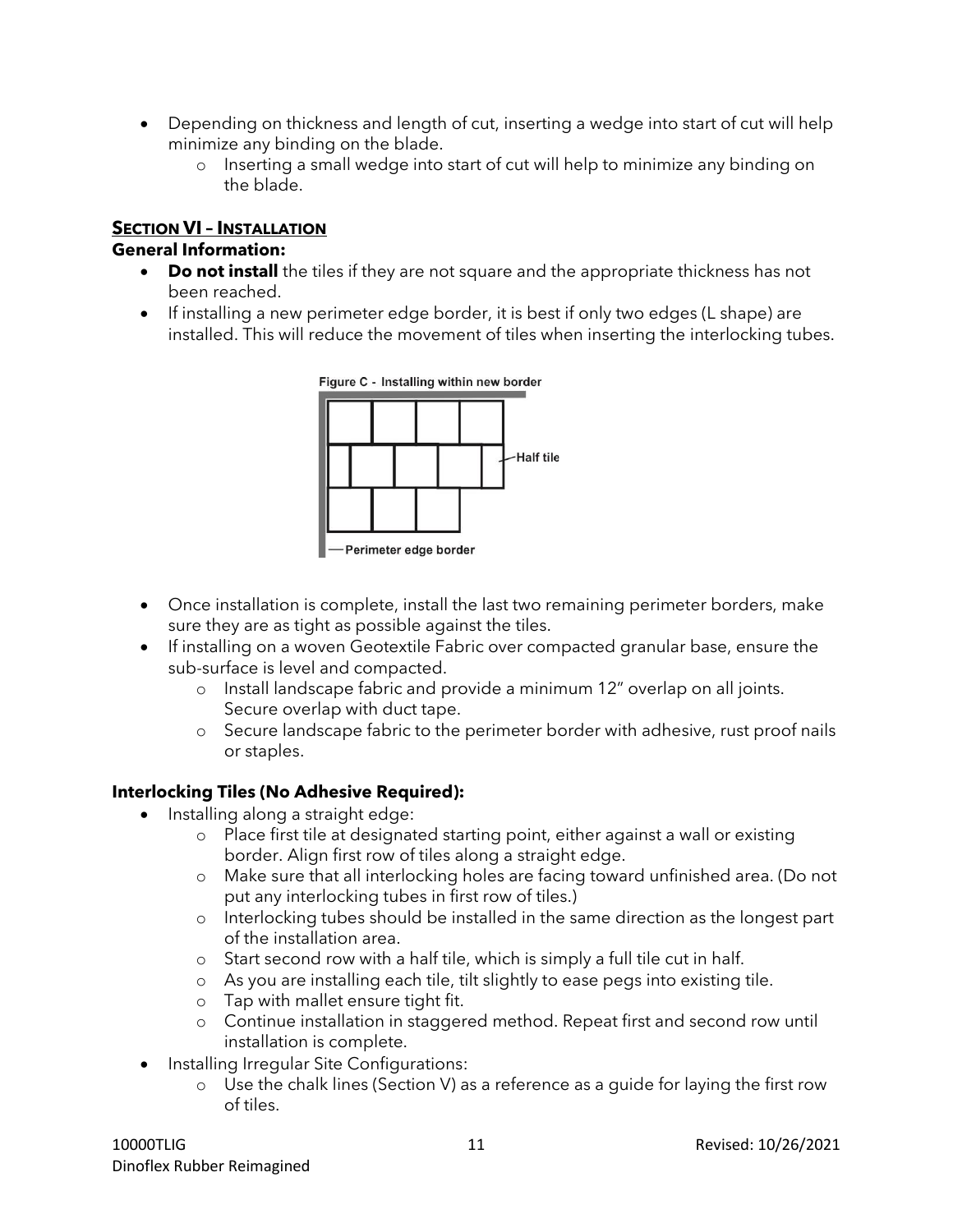- o Place the first tile where the two chalk lines intersect.
- o Work outwards in both directions.
- o Start second row on either side of the center line towards the chalk line.
	- Be sure to stagger the second row.
- o Refer to Section V for cutting irregular shapes.



# **Glue Down Installation:**

- Installing Along Straight Edge:
	- o Glue the first row of tiles along straight edge.
	- o Start second row with a half tile, which is simply a full tile cut in half.
	- o Continue installation in a staggered method.
	- o Repeat first and second row installation until installation is complete.
- Installing Irregular Site Configurations:
	- o Use the chalk lines (Section V) as a reference as a guide for laying the first row of tiles.
	- o Place the first tile where the two chalk lines intersect.
	- o Work outwards in both directions.
	- o Start second row on either side of the center line towards the chalk line.
		- Be sure to stagger the second row.
	- o Refer to Section V for cutting irregular shapes.

# **Clean Up Adhesive:**

- Do not get adhesive on the top surface of the tiles as it is impossible to remove when cured.
	- o Immediately use a clean damp cloth to remove any adhesive.
- Dinoflex does not warranty product where the attempt to remove adhesive has been made. Any damage to the tile because of adhesive removal is solely that responsibility of the installer.
- Contact your Rep/Dealer immediately for suggested cleaning methods if this happens.
- Caution: the use of mineral spirits can cause the area to the appear darker.
- Intense scrubbing of the seams will also darken the edges.

# **SECTION VII – FINISHING KITS**

- Finishing Kit contents should not be touched until installation is complete.
- Finishing kits consist of:
	- o 1 can (800g) polyurethane binder 107)
	- o 1 bag (4kg) rubber granules (color to match tiles)
	- o 1 SDS for polyurethane binder